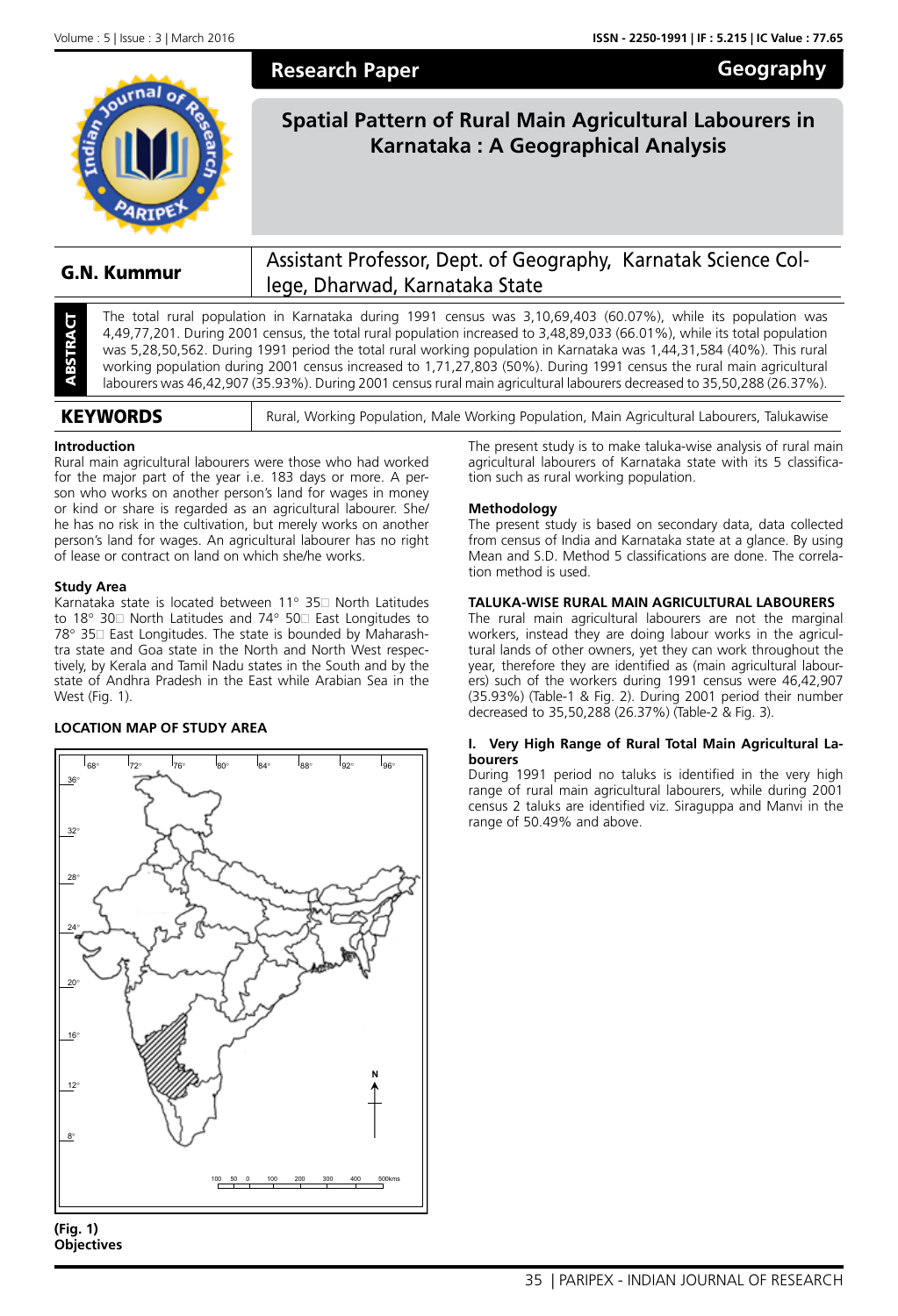#### **Table-1 : Karnataka State : Rural Total Main Agricultural Labourers (1991)**

| 1<br>$\overline{2}$                 | 5              | $\overline{2}$<br>1         | 5                       | $\overline{2}$                       | 5              |                               | 5              |                             |             |
|-------------------------------------|----------------|-----------------------------|-------------------------|--------------------------------------|----------------|-------------------------------|----------------|-----------------------------|-------------|
| 27<br>Siraguppa                     | 41845<br>61.16 | 36 79 Mundargi              | 48.8<br>1880            | 71<br>57 Hirivur                     | 33688<br>40.86 | 65 Kundapur<br>106            | 32232<br>29.64 | 141<br>134 Pirivapatna      | 13415 21.36 |
| 2 143<br>Raichur                    | 48695<br>58.14 | 37 145 Yalaburga            | 42878<br>48.78          | 72 135 Tirumakudal Narsipur          | 37209<br>40.68 | 107 121<br><b>Malavalli</b>   | 24608<br>29.58 | 142<br>8<br>Kanakour        | 21798 21.04 |
| $\overline{3}$<br>142<br>Manvi      | 58.12<br>65302 | 38 30<br>Aurad              | 48.76<br>41664          | 73 80<br>Nargund                     | 40.12<br>10818 | 108 117<br>Sidlaatta          | 17966<br>29.5  | 143<br>13<br>Belgaum        | 23874 20.96 |
| 4<br>84<br>Savanur                  | 22554<br>57.75 | 39 94<br>Shapur             | 43648<br>48.45          | 74 154 Tirthalli                     | 20170<br>39.95 | 58 Holalkeri<br>109           | 18820<br>29.38 | 144 155 Chikkanayakanahalli | 14105 20.68 |
| 5<br>87<br>Afzalpur                 | 35617<br>57.58 | 40 26<br>Hospet             | 29865<br>48.44          | 75 140 Kushatagi                     | 29314 39.79    | 110<br>Anekal                 | 23054 29.25    | 145<br>2 Bangalore North    | 15631 20.62 |
| 6<br>33<br><b>Bidar</b>             | 46647<br>57.53 | 41 73<br>Hangal             | 35469<br>48.07          | 76<br><b>Hirekerur</b><br>75         | 29084<br>39.72 | 16 Hukkeri<br>111             | 28326 28.79    | 146 98 Arkalgud             | 12757 20.29 |
| $\overline{7}$<br>88<br>Aland       | 57.22<br>60373 | 42 136<br>Yalandur          | 47.96<br>13129          | 77 151 Shikaripur                    | 23448 39.42    | 112 120 Maddur                | 30989 28.44    | 147<br>49 Mudgeri           | 10809 19.77 |
| 8<br>23<br>Hadagali                 | 56.83<br>33297 | 43 82<br>Ranebennur         | 47.35<br>38185          | 78 133 Nanianagudd                   | 42781 38.64    | 113 159 Madhugiri             | 27832 28.1     | 99<br>148<br>Arasikeri      | 17249 19.73 |
| 9<br>Sindhanur<br>144               | 54.96<br>59938 | 44<br>35<br>Badami          | 36813<br>47             | 79<br>Molkalmur<br>61                | 38.47<br>15793 | 114 109 Bangarpet             | 23642 28.12    | 149 163 Tumkur              | 19158 19.62 |
| 10<br>86<br>Shirahatti              | 28729<br>54.87 | 45<br>55<br>Davanageri      | 46.8<br>45659           | 80<br>Athani<br>12                   | 37.88<br>48599 | 115 161 Sira                  | 25389<br>28.   | 150 104<br>Sakleshpur       | 9439 19.31  |
| 11<br>Homanabad                     | 43759<br>54.39 | 46<br>44<br><b>Mudhol</b>   | 46.21<br>33836          | 81<br>52<br>Turvekeri                | 37.02<br>24999 | 116 114 Kolar                 | 22369<br>27.88 | 151 172<br>Siddapur         | 6947 18.84  |
| 12<br>92<br>Jevargi                 | 54.07<br>44787 | 47 76<br>Hubli              | 46.21<br>23304          | 82<br>Narasmharajapura               | 36.84<br>8453  | 129 Hunasur<br>117            | 20934<br>27.88 | 152<br>156 Gubbi            | 15852 18.54 |
| 13<br>78<br><b>Cundaol</b>          | 30381<br>53.42 | 48 152<br>Shivamoga         | 45.99<br>31820          | 83<br>15<br>Gokak                    | 47871<br>36.73 | 118 118 Srinivaspur           | 16750 26.84    | 153 168 Honnavar            | 7671 18.3   |
| 14<br>37<br><b>Basavan Bagevadi</b> | 50172<br>53.11 | 49 95<br>Shorapur           | 45.7<br>49398           | 84<br>53<br>Chitradurga              | 36.58<br>34476 | 119 150 Sagar                 | 13832 26.57    | 154<br>10<br>Nelamangal     | 7857 17.88  |
| 15 138<br>Gangavati                 | 59680<br>52.95 | 50 126 Chaamarajnagar       | $45.7^{\circ}$<br>48161 | 85 149<br>Hosnagara                  | 36.53<br>13786 | 120<br>108 Bagepalli          | 16608<br>26.44 | 155<br>174 Supa             | 2890 17.77  |
| 16<br>45<br>Sindagi                 | 54904<br>52.83 | 51 72<br>Gadag              | 45.5<br>27106           | 86<br>Ravabag<br>19                  | 32272<br>36    | 17 Khanapur<br>121            | 22069 26.35    | 156<br>Chikmangalor<br>46   | 14145 17.1  |
| 17<br>36<br><b>Bagalkot</b>         | 52.78<br>29475 | 52 96<br>Yadgir             | 45.46<br>48153          | 87 110 Chikballapur                  | 19035 35.99    | 122<br>14 Chikkodi            | 39030 26.23    | 157<br>66 Mangalore         | 17447 16.67 |
| 18 <sup>1</sup><br>74<br>Haveri     | 39718<br>52.59 | 53 93<br>Sedam              | 27003<br>44.92          | 88 175 Yallapur                      | 7167<br>35.93  | 123 107 Viraipet              | 20203<br>26.15 | 158 165 Ankola              | 4876 16.61  |
| 19 146<br><b>Bhadravati</b>         | 38300<br>52.49 | 54 24<br>Hagaribomman Halli | 26877<br>44.22          | 89 125 Srirangapatna                 | 18588<br>35.92 | 124 124 Pandavapur            | 14940 25.63    | 159 169 Karwar              | 4161 15.4   |
| 20 137<br>Devadurga                 | 34856<br>52.47 | 55 81<br>Navalgund          | 23510<br>44.21          | 90<br>Devanahalli<br>. 5 .           | 35.6<br>17397  | 125 111 Chintamani            | 21871 25.62    | 160 63 Bantval (DK)         | 19907 15.37 |
| 21<br>83<br>Ron                     | 36877<br>52.4  | 56 71<br>Dharwad            | 44.2<br>34037           | 91 128 Heggadadevanakote             | 29164<br>35.55 | 126 173 Sirsi                 | 11337 25.26    | 161 97 Alur                 | 4249 14.8   |
| 22<br>91<br>Gulbarga                | 52.08<br>46665 | 57 148<br>Honnali           | 32097<br>43.85          | 92<br>60<br>Jagalur                  | 19393 35.28    | <b>127 167 Halival</b>        | 7657 24.62     | 162 100 Belur               | 9141 14.64  |
| 23<br>Muddebihal<br>43              | 51.92<br>37726 | 58 20<br>Ramdurg            | 43.45<br>33625          | 93<br>48<br>Koppa                    | 11996 35.19    | 128<br>47 Kadur               | 20024          | 163 164 Turuvekeri          | 9204 14.64  |
| 24<br>139<br>Koppal                 | 51.72<br>47715 | 59 14<br>Lingsugur          | 43.41<br>37025          | 94<br>122 Mandya                     | 38138 34.71    | 129<br>62 Beltangadi          | 23867 23.97    | 164 166 Bhatkal             | 14<br>4086  |
| 25<br>41<br>Indi                    | 59435<br>51.65 | Sampgaon                    | 47812<br>42.57          | 95 112 Gouribidanur                  | 34.15<br>31053 | 130 131 Krishnarajana         | 23.87<br>17647 | 165<br>9<br>Magadi          | 8926 13.71  |
| 26<br>38<br>Bijapur                 | 58471<br>51.63 | 18<br>61<br>Parsgad         | 42.56<br>42837          | 96<br>28<br>Kudalagi                 | 33.99<br>28861 | 131<br><b>Bangalore South</b> | 25046<br>23.5  | 166<br>158 Kurigal          | 11742 13.49 |
| 27<br>32<br><b>Balk</b>             | 51.19<br>39174 | 62 17<br>Mundagod           | 42.5<br>13135           | 97<br>Kalhgatagi                     | 33.57<br>17727 | 64 Karkal<br>132              | 24514 23.46    | 167 119 Krishnaraipet       | 10223 13.39 |
| 28<br>85<br>Shiggaon                | 51.05<br>27810 | 63<br>54<br>Challkeri       | 42.19<br>4434           | 98<br>51<br>Sringeri                 | 32.9<br>3963   | 59<br>Hosadurga<br>133        | 23.35<br>15874 | 168<br>Puttur<br>67         | 11519 13.36 |
| 29<br>70<br>Bvadgi                  | 51<br>20642    | 147<br>Channagiri           | 39535<br>42.03          | 99<br>153 Sorab                      | 32.85<br>19652 | 134<br>162 Tiptur             | 14242 23.19    | 169 101 Channarayapatna     | 10416 13.08 |
| 30 89<br>Chincholi                  | 41753<br>50.74 | 65 127<br>Gundlupet         | 41.92<br>32153          | 100<br>29<br>Sandur                  | 31.89<br>21361 | 135<br>69<br>Udupi            | 30898<br>23.04 | 170 102 Hasan               | 11094 12.77 |
| 31<br>22<br><b>Bellary</b>          | 65544<br>50.2  | 66 31<br>Basavakalyan       | 33689<br>41.72          | 101 113 Gudibanda                    | 5574           | 136 170 Kumata                | 8709 22.8      | 171 123 Nagamandla          | 7428 12.14  |
| 32<br>39<br>Bilagi                  | 49.82<br>26373 | 67 40<br>Hungund            | 32009 41.42             | 102 116 Mulbagalu                    | 22502<br>30.37 | 137 157 Koratagere            | 13514<br>22.65 | 172 105 Mdikeri             | 4869 11.8   |
| 33<br>90<br>Chitapur                | 44657<br>49.76 | 68 160 Pavagad              | 34393<br>41.37          | 103<br>Channapatna<br>$\overline{a}$ | 21348 30.34    | 138<br>11 Ramnagar            | 14465 22.63    | 173 103 Hole Narsipur       | 5780 11.25  |
| 34<br>56<br>Harihaı                 | 49.62<br>30196 | 69 130<br>Kollegal          | 45850<br>41.3           | 104 115 Malur                        | 19518<br>30.31 | 139<br>6<br>Dodaballapur      | 14257 21.74    | 174 68 Sulva                | 5313 10.79  |
| $35 \ 25$<br>Harapanahalli          | 44312<br>49.28 | 70 42 Jamakandi             | 33529 41.15             | 105<br>Hoskot                        | 18641 30.13    | 140 132 Mysore                | 16992 21.69    | 175 106 Somavarpet          | 7155 9.68   |

 $\overline{\text{NOTE}}$ : † SL.NO., 2 = TALUKS CODE NO., 3 = NAME OF TALUKS, 4 = RURAL TOTAL MAIN AGRICULTURAL LABOURERS, 5 = PERCENTAGE OF RURAL TOTAL MAIN NAGRICULTURAL LABOURERS TO RURAL TOTAL MAIN WORKING<br>POPULATION

MAP INDEX: VERY HIGH = 62.25 and Above (00 Taluks), HIGH = 48.74 - 62.24 (38 Taluks), MODERATE = 35.23 - 48.73 (54 Taluks), LOW = 21.71 - 35.22 (47 Taluks), VERY LOW = 21.71 and Below (36 Taluks)



## **(Fig. 2)**

## **Table-2 : Karnataka State : Rural Total Main Agricultural Labourers (2001)**

**122 Mandya 32057 27.92**

**47 Kadur 16289 19.25**

| $\mathbf{1}$   | $\overline{2}$        |                | $\overline{2}$    |               | $\overline{2}$              |             | 2                    |               | $\overline{2}$  |                       |             |  |
|----------------|-----------------------|----------------|-------------------|---------------|-----------------------------|-------------|----------------------|---------------|-----------------|-----------------------|-------------|--|
| Ť              | 27 Siruguppa          | 58.7<br>50292  | 36 139 Koppal     | 34903 36.89   | 71 113 Gudibanda            | 5615 31.24  | 106 140 Kushtagi     | 18101 23.27   | 141 170 Kumta   |                       | 4407 12.96  |  |
|                | 2   142 Manvi         | 50.96<br>58517 | 37 41 Indi        | 39997 36.67   | 72 160 Pavagada             | 27681 31.22 | 107<br>4 Channapatna | 17816 22.97   |                 | 142 134 Piriyapatna   | 10707 12.94 |  |
| 3              | 26 Hospet             | 49.53<br>34487 | 38 89 Chincholi   | 27897 36.65   | 73 12 Athni                 | 51144 31.05 | 108 108 Bagepalli    | 15156 22.82   | 143 99 Arsikere |                       | 13347 12.92 |  |
| $\overline{4}$ | 86 Shirhatti          | 48.61<br>29231 | 39 61 Molakalmuru | 15573 36.25   | 74 30 Aurad                 | 20403 30.71 | 109 150 Sagar        | 12742 22.37   | 144 132 Mysore  |                       | 11148 12.9  |  |
| 5              | 23 Hadagalli          | 47.99<br>27962 | 40 87 Afzalpur    | 17797 36.24   | 75 31 Basavakalyan          | 23052 30.46 | 110 118 Srinivaspur  | 16034 22.18   |                 | 145 103 Hole Narsipur | 6830 12.27  |  |
| 6              | 84 Savanur            | 20709<br>47.44 | 41 72 Gadag       | 24420<br>35.9 | 76 112 Gauribidanur         | 33044 30.13 | 111 58 Holalkere     | 15852 22.17   |                 | 146 2 Bangalore North | 9873 12.09  |  |
| $\overline{7}$ | 74 Haveri             | 46.74<br>37352 | 42 75 Hirekerur   | 26624 35.75   | 77 53 Chitradurga           | 28135 29.78 | 112 29 Sandur        | 12600         | 147 174 Supa    |                       | 2041 11.86  |  |
|                | 8 146 Bhadravati      | 28887<br>44.49 | 43 152 Shimoga    | 21837 35.73   | 78 14 Chikodi               | 53790 29.74 | 113 111 Chintamani   | 19449 21.88   | 148 64 Karkal   |                       | 9321 11.72  |  |
| $\overline{9}$ | 78 Kundgol            | 27576<br>44.46 | 44 148 Honnali    | 28434 35.71   | 79 15 Gokak                 | 44120 29.4  | 114 161 Sira         | 23578<br>21.4 |                 | 149 119 Krishnaraipet | 10450 11.42 |  |
| 10             | 22 Bellary            | 43.81<br>61327 | 45 36 Bagalkot    | 20095 35.65   | 80 135 Tirumakudal Narsipur | 20900 29.39 | 115 120 Maddur       | 20876 21.17   | 150 100 Belur   |                       | 8263 11.38  |  |
|                | 11 143 Raichur        | 43.3<br>35474  | 46 145 Yelbarga   | 30786 35.22   | 81 151 Shikarpur            | 18575 29.28 | 116 59 Hosadurga     | 16445 20.95   | 151             | 1 Anekal              | 9710 11.32  |  |
|                | 12 92 Jevargi         | 42.03<br>31142 | 47 35 Badami      | 25624 35.11   | 82 149 Hosanagara           | 11239 29.12 | 117 121 Malavalli    | 18234 20.78   |                 | 152 164 Turuvekere    | 6810 11.19  |  |
|                | 13 82 Ranibennur      | 41.71<br>34516 | 48 91<br>Gulbarga | 27581 35.04   | 83 52 Tarikere              | 19584 29.02 | 118<br>Hosakote      | 15215 20.73   | 153 97 Alur     |                       | 3585 10.53  |  |
|                | 14 126 Chamarajanagar | 37867<br>41.36 | 49 45 Sindai      | 30916 34.79   | 84 147 Channagiri           | 25261 28.88 | 119 65 Kundapura     | 23647 20.68   | 154 9 Magadi    |                       | 6364 9.99   |  |
|                | 15 56 Harihar         | 23985<br>41.19 | 50 95 Shorapur    | 34125 34.79   | 85 60 Jagalur               | 18767 28.84 | 120 141 Lingsugur    | 14234 20.37   | 155             | 3 Bangalore South     | 11444 9.67  |  |
|                |                       |                |                   |               |                             |             |                      |               |                 |                       |             |  |

|     |    | 3                      | 4           | 5          |
|-----|----|------------------------|-------------|------------|
| 141 |    | 170 Kumta              |             | 4407 12.96 |
|     |    | 142 134 Piriyapatna    | 10707 12.94 |            |
| 143 |    | 99 Arsikere            | 13347 12.92 |            |
|     |    | 144 132 Mysore         | 11148       | 12.9       |
|     |    | 145 103 Hole Narsipur  |             | 6830 12.27 |
| 146 | 2  | <b>Bangalore North</b> | 9873        | 12.09      |
|     |    | 147 174 Supa           |             | 2041 11.86 |
| 148 |    | 64 Karkal              |             | 9321 11.72 |
|     |    | 149 119 Krishnarajpet  | 10450 11.42 |            |
|     |    | 150 100 Belur          |             | 8263 11.38 |
| 151 |    | Anekal                 |             | 9710 11.32 |
| 152 |    | 164 Turuvekere         | 6810        | 11.19      |
| 153 | 97 | Alur                   | 3585        | 10.53      |
| 154 | 9  | Magadi                 | 6364        | 9.99       |
| 155 | 3  | <b>Bangalore South</b> | 11444       | 9.67       |

**172 Siddapur 2764 8.47**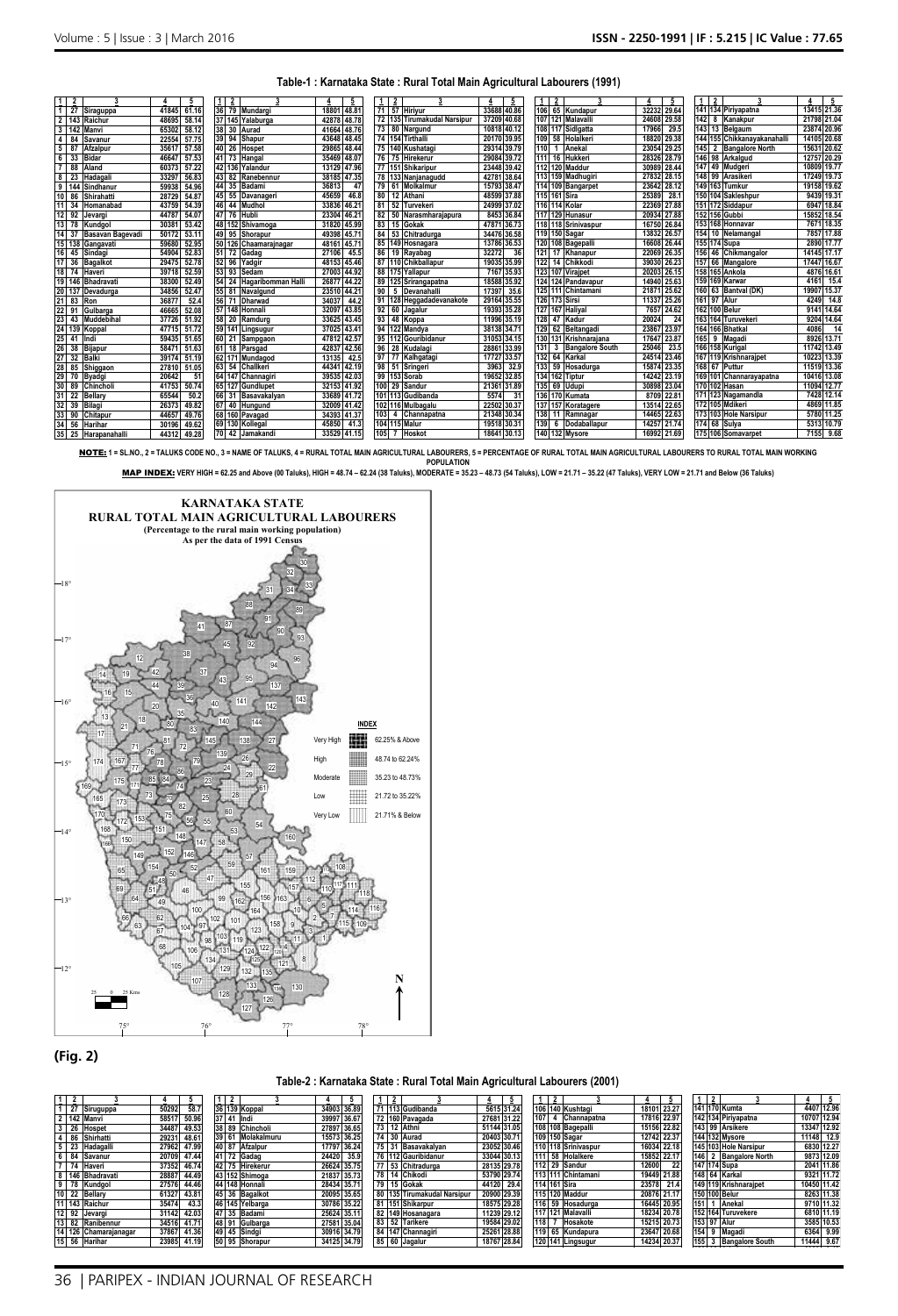**152 Shivamoga 31820 45.99**

**78 Kundgol 30381 53.42**

**168 Honnavar 7671 18.35**

**118 Srinivaspur 16750 26.84**

| 16 45<br>Sindagi           | 52.83<br>54904 | 51 72 Gadag              | 45.5<br>27106  | 86 19 Ravabag                    | 32272<br>36    | $121$<br>17<br>Khanapur       | 22069 26.35   | 156 46 Chikmangalor     | 14145 17.17 |
|----------------------------|----------------|--------------------------|----------------|----------------------------------|----------------|-------------------------------|---------------|-------------------------|-------------|
| 36 Bagalkot                | 52.78<br>29475 | 52 96 Yadgir             | 48153 45.46    | 87 110 Chikballapur              | 19035<br>35.99 | 122<br>Chikkodi               | 39030 26.23   | 157 66 Mangalore        | 17447 16.67 |
| 18 74<br>Haveri            | 52.59<br>39718 | 53 93<br>Sedam           | 27003 44.92    | 88 175 Yallapur                  | 7167<br>35.93  | 123 107 Virajpet              | 20203 26.15   | 158 165 Ankola          | 4876 16.61  |
| 19 146 Bhadravati          | 52.49<br>38300 | 54 24 Hagaribomman Halli | 26877 44.22    | 89 125 Srirangapatna             | 18588<br>35.92 | 124 124 Pandavapur            | 14940 25.63   | 159 169 Karwar          | 4161 15.4   |
| 20 137<br>Devadurga        | 52.47<br>34856 | 55 81<br>Navalgund       | 23510<br>44.2  | 90 <sub>1</sub><br>5 Devanahalli | 17397<br>35.6  | 125 111 Chintamani            | 21871 25.62   | 160 63 Bantval (DK)     | 19907 15.37 |
| 21<br>83<br>Ron            | 36877<br>52.4  | 56 71<br><b>Dharwad</b>  | 44.2<br>34037  | 91 128 Heggadadevanakote         | 29164 35.55    | 126 173 Sirsi                 | 11337 25.26   | 161 97 Alur             | 4249 14.8   |
| 22<br>91<br>Gulbarga       | 52.08<br>46665 | 57 148 Honnali           | 43.85<br>32097 | 92 60 Jagalur                    | 19393<br>35.28 | 127 167 Haliyal               | 24.62<br>7657 | 162 100 Belur           | 9141 14.64  |
| $23$ 43<br>Muddebihal      | 51.92<br>37726 | 20<br>Ramdurg            | 43.45<br>33625 | 93 48 Koppa                      | 11996 35.19    | 128 47<br>Kadur               | 24<br>20024   | 163 164 Turuvekeri      | 9204 14.64  |
| 24 139<br>Koppal           | 51.72<br>47715 | 59 141 Lingsugur         | 37025 43.41    | 94 122 Mandya                    | 38138 34.71    | 129 62 Beltangadi             | 23867 23.97   | 164 166 Bhatkal         | 4086<br>14  |
| 25<br>41<br>Indi           | 59435<br>51.65 | 60 21<br>Sampgaon        | 47812 42.57    | 95 112 Gouribidanur              | 31053 34.15    | 130 131 Krishnarajana         | 17647 23.87   | 165<br>Magadi<br>9      | 8926 13.71  |
| 26<br>38<br>Bijapur        | 51.63<br>58471 | 61 18 Parsgad            | 42.56<br>42837 | 96 28 Kudalagi                   | 28861 33.99    | 131<br><b>Bangalore South</b> | 25046<br>23.5 | 166 158 Kurigal         | 11742 13.49 |
| 27<br>32<br><b>Balki</b>   | 51.19<br>39174 | 62 171 Mundagod          | 42.5<br>13135  | 97 77 Kalhgatagi                 | 17727<br>33.57 | 132<br>Karkal<br>64           | 24514 23.46   | 167 119 Krishnaraipet   | 10223 13.39 |
| 28<br>85<br>Shiggaon       | 27810<br>51.05 | 63 54 Challkeri          | 42.19<br>44341 | 98 51 Sringeri                   | 3963<br>32.9   | 133 59 Hosadurga              | 15874 23.35   | 168 67 Puttur           | 11519 13.36 |
| 29 70<br>Byadgi            | 20642<br>51    | 64 147 Channagiri        | 39535 42.03    | 99 153 Sorab                     | 19652<br>32.85 | 134 162 Tiptur                | 14242 23.19   | 169 101 Channarayapatna | 10416 13.08 |
| 30 89<br>Chincholi         | 50.74<br>41753 | 65 127 Gundlupet         | 32153 41.92    | 100 29 Sandur                    | 21361<br>31.89 | 135 69<br><b>Udupi</b>        | 30898 23.04   | 170 102 Hasan           | 11094 12.77 |
| 22<br>31<br><b>Bellary</b> | 50.2<br>65544  | 66 31 Basavakalyan       | 33689 41.72    | 101 113 Gudibanda                | 5574<br>31     | 136 170 Kumata                | 8709 22.81    | 171 123 Nagamandla      | 7428 12.14  |
| 32<br>39<br>Bilagi         | 26373<br>49.82 | '   40<br>Hungund        | 32009 41.42    | 102 116 Mulbagalu                | 22502 30.37    | 137 157 Koratagere            | 13514 22.65   | 172 105 Mdikeri         | 4869 11.85  |
| 33 90<br>Chitapur          | 49.76<br>44657 | 68 160 Pavagad           | 34393 41.37    | 103 4 Channapatna                | 21348 30.34    | 138<br>Ramnagar               | 14465 22.63   | 173 103 Hole Narsipur   | 5780 11.25  |
| 34<br>56<br>Harihar        | 49.62<br>30196 | 69 130 Kollegal          | 41.3<br>45850  | 104 115 Malur                    | 19518 30.31    | 139<br>Dodaballapur<br>6      | 14257 21.74   | 174 68 Sulva            | 5313 10.79  |
| 35 25<br>Harapanahalli     | 49.28<br>44312 | 42 Jamakandi             | 33529 41.15    | 105<br><b>Hoskot</b>             | 18641 30.13    | 140 132 Mysore                | 16992 21.69   | 175 106 Somavarpet      | 7155 9.68   |

**15 Gokak 47871 36.73**

NOTE: **1 = SL.NO., 2 = TALUKS CODE NO., 3 = NAME OF TALUKS, 4 = RURAL TOTAL MAIN AGRICULTURAL LABOURERS, 5 = PERCENTAGE OF RURAL TOTAL MAIN AGRICULTURAL LABOURERS TO RURAL TOTAL MAIN WORKING POPULATION** MAP INDEX: VERY HIGH = 62.25 and Above (00 Taluks), HIGH = 48.74 - 62.24 (38 Taluks), MODERATE = 35.23 - 48.73 (54 Taluks), LOW = 21.71 - 35.22 (47 Taluks), VERY LOW = 21.71 and Below (36 Taluks)





**II. High Range of Rural Total Main Agricultural Labourers** During 1991 census, 38 taluks are noticed in high range with

48.74% to 62.24%. These taluks are distinctly found in 2 belts of clusters in north Karnataka, only in the Malaprabha, Tungabhadra and Krishna river basins. Another belt in northwest Karnataka is spread over in Krishna, Ghataprabha, Bhima, Done and Manjra rivers basin, up to Aurad taluk in the north-east. However, there is one taluk 'Bhadravati' in the central Karnataka in isolation. During 2001 census, 25 taluks are noticed in high range with 38.38% to 50.48%. These 25 taluks are highly concentrated on the left and right banks of central Karnataka, while remaining taluks are isolated which are distributed in north Karnataka, while 3 taluks in one bunch in the southern tip of Karnataka, which include Gundlupet, Chamarajnagar and T.Narsipur.

#### **IIII.Moderate Range of Rural Total Main Agricultural Labourers**

In the moderate range, 54 taluks are found on the map (Fig. 2)

during 1991 census with 35.23% to 48.73%. These 54 taluks are distinctly found in two broad clusters in north Karnataka and central Karnataka, while small bunch in down south Karnataka. However, 3 taluks viz. Devarahalli, Chikkaballarpur in south-east and Basavakalyan in the north-east are isolatedly found. During 2001 census, 68 taluks are noticed in moderate range with 26.27% to 38.37%. The distributional pattern is somewhat same as that of 1991 pattern. However, these taluks are very distinctly found in the half part of northern Karnataka.

#### **IV. Low Range of Rural Total Main Agricultural Labourers** During 1991 census, 47 taluks are identified in low range with 21.72% to 35.22%. These 47 taluks are distinctly found in far east of south Karnataka, southern part of Karnataka in Cauvery basin, western parts of western ghats, coastal Karnataka and north-western boundary of Karnataka. During 2001 census the low range with 14.16% to 26.26% is observed in 43 taluks. The distributional pattern of these taluks is almost same as that of 1991 period.

#### **V. Very Low Range of Rural Total Main Agricultural Labourers**

In the very low range of rural main agricultural labourers 36 taluks are noticed during 1991 period with 21.71% and below. These are highly concentrated in the south-central Karnataka, while 7 taluks in a row pattern in the north-west boundary of Karnataka including 2 coastal taluks viz. Honnavar, Bhatkal and one western ghat taluk viz. Siddapur. During 2001 census in the very low range with 14.15% and below, 37 taluks are noticed having rural main agricultural labourers. The distributional pattern of these 37 taluks is almost similar to that of 1991 census.

## **Result Analysis**

The correlation analysis with those variables shows that there is a **positive with very high significant** correlation only with number of primary workers (r=0.86). The **positive with high significant** correlation is noticed with rural workers (r=0.71), number of rural male literates (r=0.69) and number of rural female workers (r=0.67). A **positive with significant** correlation is found with decadal growth of population (r=0.67), number of rural population (r=0.52), number of literates (r=0.51).

## **Conclusion**

The rural main agricultural labourers are not the marginal workers. Such workers during 1991 census were 46,42,907 (35.93%). During 2001 census their number decreased to 35,50,288 (26.37%). However, the decrease of rural main agricultural labourers can be due to reduction of agricultural works for the entire year or shifting such workers to some other works i.e. other than agricultural works, even by out migration to urban areas and industrial areas. However, even due to discontinuity of south-west monsoon the number of agricultural labourers can also dwindle.